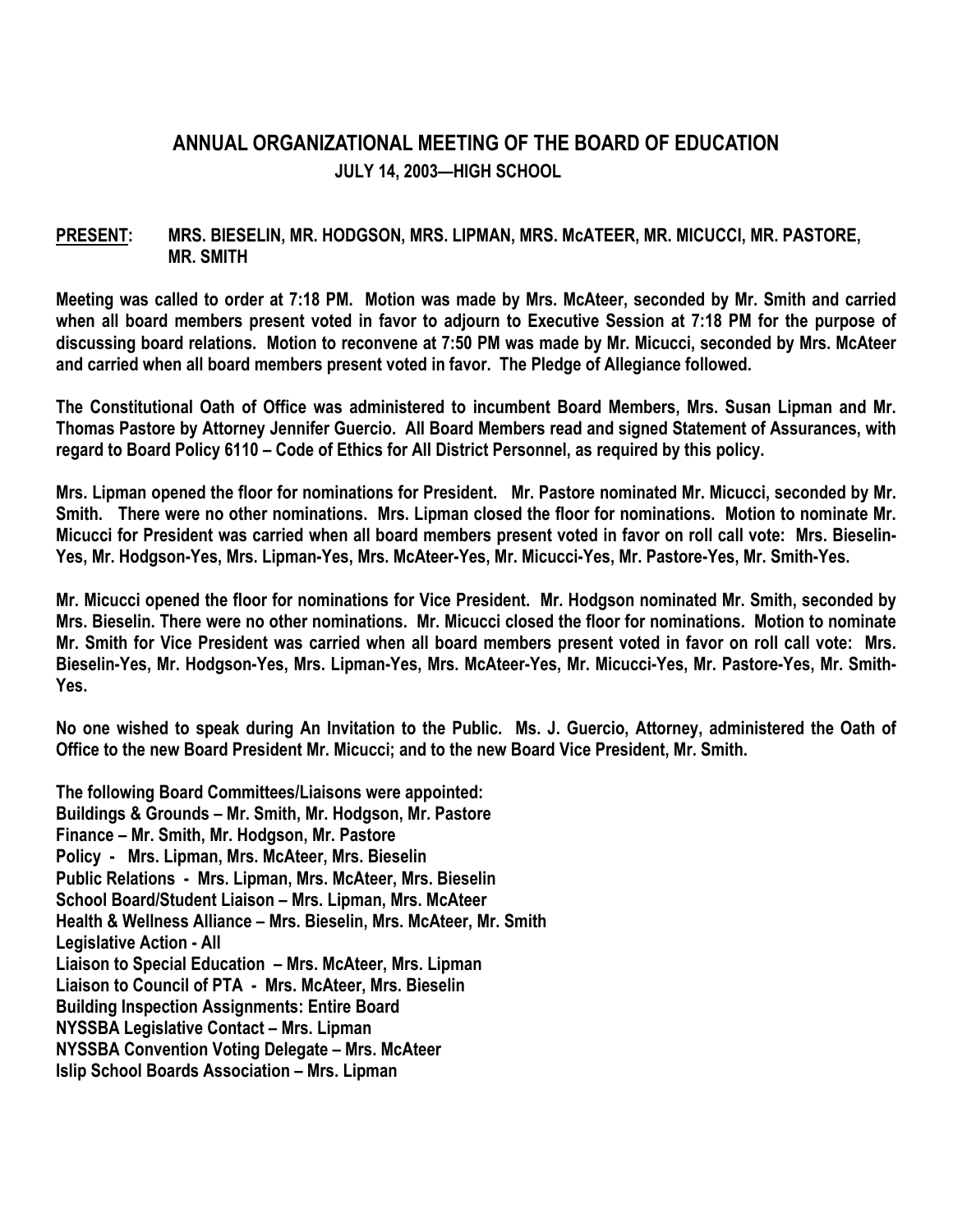## **Page 2 – Organizational Meeting – July 14, 2003**

**Motion was made by Mrs. Lipman, seconded by Mr. Hodgson and carried when all board members present voted in favor to appoint CAROLYN J. CROSS as DISTRICT CLERK for the 2003-04 school year.** 

**Motion was made by Mr. Hodgson, seconded by Mr. Smith and carried when all board members present voted in favor to appoint JUNE MELLON as DISTRICT TREASURER for the 2003-04 school year.** 

**Motion was made by Mr. Hodgson, seconded by Mrs. McAteer and carried when all board members present voted in favor to appoint BOARD OF REGISTRATION, 2003-04 SCHOOL YEAR: LAURALEE BENNETT, ANNE KUHLWILM, DOROTHY NICHOLL, VIRGINIA JONES, and alternates Kelly Cross, Helen Schick and Julia Vasquez.** 

**Motion was made by Mr. Pastore, seconded by Mr. Smith and carried when all board members present voted in favor to set amount of TREASURER'S BOND, 2003-04 school year, at \$950,000.** 

**Motion was made by Mr. Smith, seconded by Mrs. McAteer and carried when all board members present voted in favor to appoint LISA KERR as PURCHASING AGENT for 2003-04 school year.** 

**Motion was made by Mr. Hodgson, seconded by Mrs. McAteer and carried when all board members present voted in favor to appoint JEANNE KOEPER as RECORDS ACCESS OFFICER for 2003-04 school year.** 

**Motion was made by Mr. Smith, seconded by Mr. Hodgson and carried when all board members present voted in favor to appoint MILLER LILLY and PEARCE LLP as DISTRICT AUDITORS for 2003-04 school year.** 

**Motion was made by Mr. Smith, seconded by Mrs. McAteer and carried when all board members present voted in favor to appoint GUERCIO AND GUERCIO as ATTORNEY/LEGAL OFFICER for District, 2003-04 school year.** 

**Motion was made by Mr. Smith, seconded by Mr. Hodgson and carried when all board members present voted in favor to appoint JOHN GRILLO as DISTRICT ARCHITECT for 2003-04 school year.** 

**Motion was made by Mrs. McAteer, seconded by Mrs. Bieselin and carried when all board members present voted in favor to appoint CHIEF/SCHOOL PHYSICIANS for 2003-04 school year –Dr. Marc C. Cimmino, Chief School Physician; Dr. Robert Smolarz, Dr. Robert J. Maccone, Dr. Leonard P. Savino, Dr. Anthony A. Guida, L. Atkinson, RPA, Dr. Ira Woletsky, Dr. Jorge Monges, Dr. Paul Greenblatt, Dr. Costa Constantatos.** 

**Motion was made by Mrs. McAteer, seconded by Mrs. Bieselin and carried when all board members present voted in favor to approve NEWSPAPERS DESIGNATED TO CARRY LEGAL NOTICES for 2003-04 school year: THE BABYLON BEACON and NEWSDAY.** 

**Motion was made by Mr. Hodgson, seconded by Mr. Smith and carried when all board members present voted in favor to approve DESIGNATED DEPOSITORIES for 2003-04 school year: FLEET BANK, CITIBANK, CHASE BANK, NORTH FORK BANK, BANK OF NEW YORK, CLASS (New York Cooperative Liquid Assets Securities System).** 

**Motion was made by Mr. Hodgson, seconded by Mr. Pastore and carried when all board members present voted in favor to approve 2003-04 COMMITTEE ON SPECIAL EDUCATION AND COMMITTEE ON PRE SCHOOL SPECIAL EDUCATION/Alternates/Secretaries (list attached).**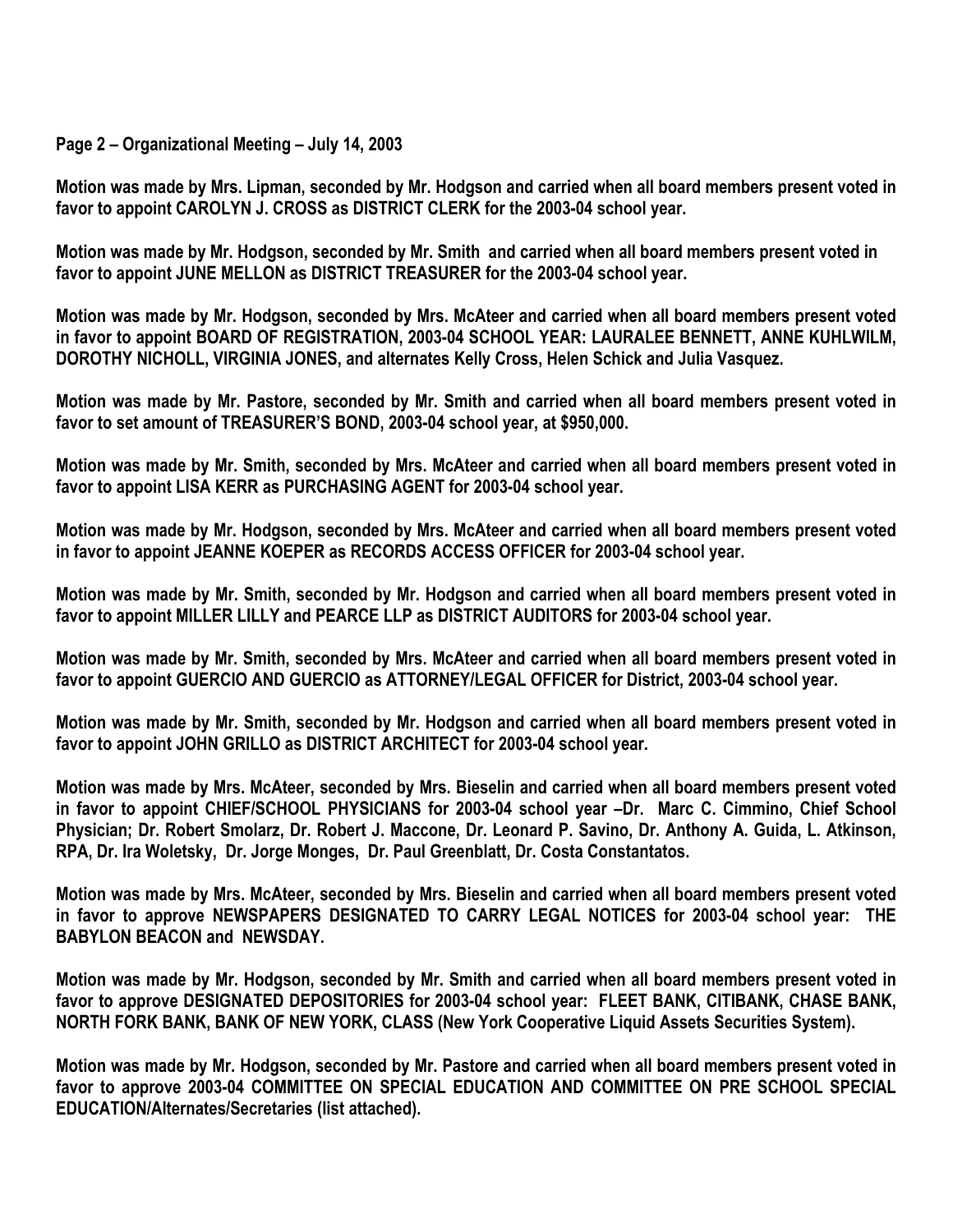## **Page 3 – Organizational Meeting – July 14, 2003**

**Motion was made by Mr. Hodgson, seconded by Mrs. McAteer and carried when all board members present voted in favor to approve reappointment of DISTRICT TEAM--NEW COMPACT FOR LEARNING 2003-04 COMMITTEE: Mrs. Maria Pecorale-Chamber of Commerce, Mrs. Colette Ribaudo-CSEA, Mr. Jerry Mangone-Local 424, To be named-PTA High School, To be named-PTA Middle School, To be named-PTA Elementary School, Student Senate President, Dr. Beth V. Blau-Superintendent, Mrs. Michelle D'Amour-WIASA-Elementary, Mr. Harold Anderson-WIASA-Middle School, Mr. Ken Hartill-WIASA-High School, Mr. Louis Zocchia-WITA Middle School, Mrs. Catherine Dolan-Stefanak-WITA Elementary, and To Be Named-WITA-High School.** 

 **Motion was made by Mr. Hodgson, seconded by Mrs. McAteer and carried when all board members present voted in favor to approve 2003-04 HEALTH AND WELLNESS ALLIANCE MEMBERS: Dr. Beth Blau, Sharon Bieselin, Len Butler, Angie Carpenter, Janice Farrell, Brian Ferruggiari, JoAnn Graceffo, Ken Hartill, JoAnn Hilbert, Rich Ippoliti, Bernie Jones, Chris Kaigh, Karyn Kirschbaum, Fred Koelbel, Nancy Lenz, Jack Maniscalco, Barbara McAteer, Terry McManus, Sue O'Connor, Phyllis Paladino, Tricia Mileti, Maryanne Pfeiffer, Chris Pulitano, Ellen Quaglio, Denise Rubino, J. Wayne Shierant, George Smith, Karen Sossin, Victoria Spedale, Ronnie Stoll, Doug Sutherland, Debbie Vertovez, Tim Wood, Dick Zeitler, Dr. Marc Cimmino-Physician Consultant.** 

**Motion was made by Mr. Hodgson, seconded by Mrs. Bieselin and carried when all board members present voted in favor to approve the following resolution and appoint IMPARTIAL HEARING OFFICERS, 2003-04: WHEREAS, the Regulations of the Commissioner of Education, Subchapter P, Part 200, amended January 6, 2000, Section 200.2 (e) states that "the Board of Education or Trustees of each school district shall establish a list of: (1) the names and resumes of all impartial hearing officers who are (i) Certified by the Commissioner of Education pursuant to section 200.1(x)(2) of this part and; (ii) Available to serve in the district in hearings conducted pursuant to Education Law section 4404(1). Appointment of hearing officers pursuant to Education Law section 4404(1) shall be made only from such list and in accordance with the rotation selection process prescribed herein. Such names will be listed in alphabetical order. Selection from such list shall be made on a rotational basis beginning with the first name appearing after the hearing officer who last served or, in the event no hearing officer on the list has served, beginning with the first name appearing on such list. Should that hearing officer decline appointment, the board shall proceed through such list, offering appointment to each successive hearing officer whose name next appears on the list, until such appointment is accepted. The name of any newly certified hearing officer who is available to serve in the district shall be inserted into the list in alphabetical order. (List attached)** 

**Motion was made by Mr. Hodgson, seconded by Mrs. Bieselin and carried when all board members present voted in favor to approve list of DATES/BUILDING SITES FOR 2003-04 REGULAR MEETINGS AND PLANNING SESSION MEETINGS OF THE BOARD OF EDUCATION. (attached)** 

**Motion was made by Mr. Pastore, seconded by Mrs. McAteer and carried when all board members present voted in favor to set DATE/TIME for WEST ISLIP HIGH SCHOOL COMMENCEMENT: Saturday, June 26, 2004 at 10:00 AM (alternate rain date/time:Sunday, June 27, 2004 at 2:00 PM.**